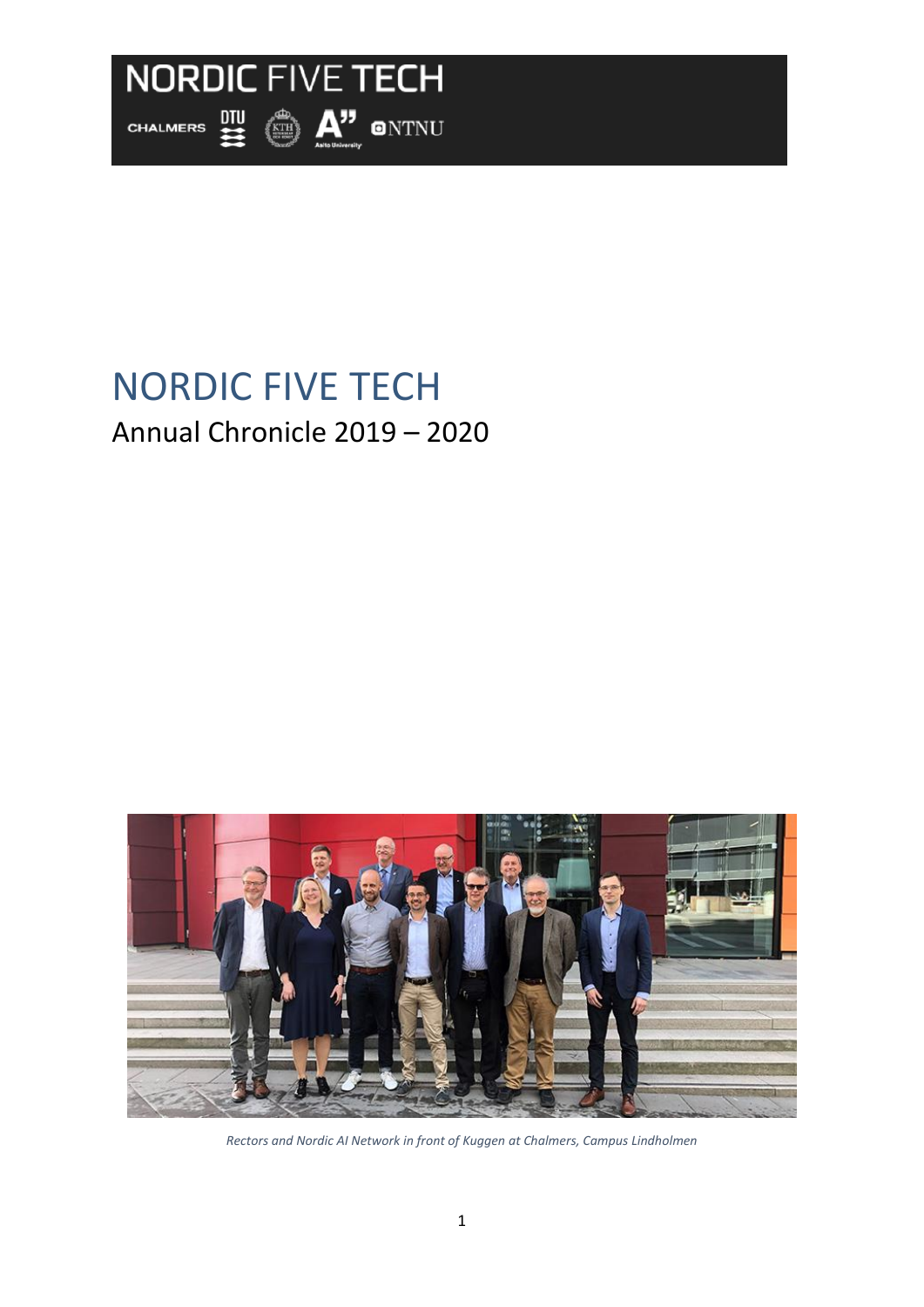四

**CHALMERS** 

# **Nordic Five Tech Annual Chronicle 2019-2020**

 $\left(\mathbb{R}\right)$   $\mathsf{A}$ " ontnu

This chronicle provides an overview of activities within the Nordic Five Tech Alliance 2019-2020. At the Presidents' meeting on 26 April 2019, Chalmers took over the chairmanship of the Nordic Five Tech alliance.

### **Chalmers' Action Plan**

During the rectors' meeting in April 2019 the alliance Rectors approved a number of new initiatives that Chalmers focused on during the chairmanship year. Below is an account of how these initiatives have developed during the year.

### *EDUCATION*

### *Investigate potential to streamline the admission process*

The JMP Admin Group was tasked with looking into if and how the admission process can be streamlined. The group considered the different local admission processes within the alliance and drew the conclusion that the Swedish national application portal had the best potential to reduce administration. However, as the alliance does not co-fund initiatives, this turned out to be an impasse.

#### *Set up a task force on Widened Recruitment*

Though there are informal channels of dialogue and collaboration within the area of Widened Recruitment, it was decided that a formal N5T Task Force should be set up to share experiences with Chalmers as lead. For various internal reasons this process has been somewhat drawn out. The Task Force is set to meet for the first time virtually at the end of August.

#### RESEARCH

#### *AI Collaboration*

In parallel with the Rectors' meeting at Chalmers, a group of AI researchers, with representation from all the Alliance Universities, met at Chalmers. A decision was taken to form a Nordic Network on Artificial Intelligence. Collaboration within the group is ongoing and coordinated by Aalto.

AI Network members Aalto and DTU were selected to host new European units of top AI research (Ellis-units). Ellis stands for European Laboratory for Learning and Intelligent Systems and is a pan-European effort that strengthens European AI research and collaboration. Aalto and KTH are collaborating closely under the umbrella of ELLIS-initiated ELISE-project with secured EU-funding of 12 mill € for upcoming three years. Aalto coordinates the project and ELISE has a strong Nordic approach in operations. In the AI Winter-seminar series a seminar was held in December and the series continue after the COVID-19 pandemic. AI Nordic Network is planned to have an advisory role in organizing the upcoming seminars.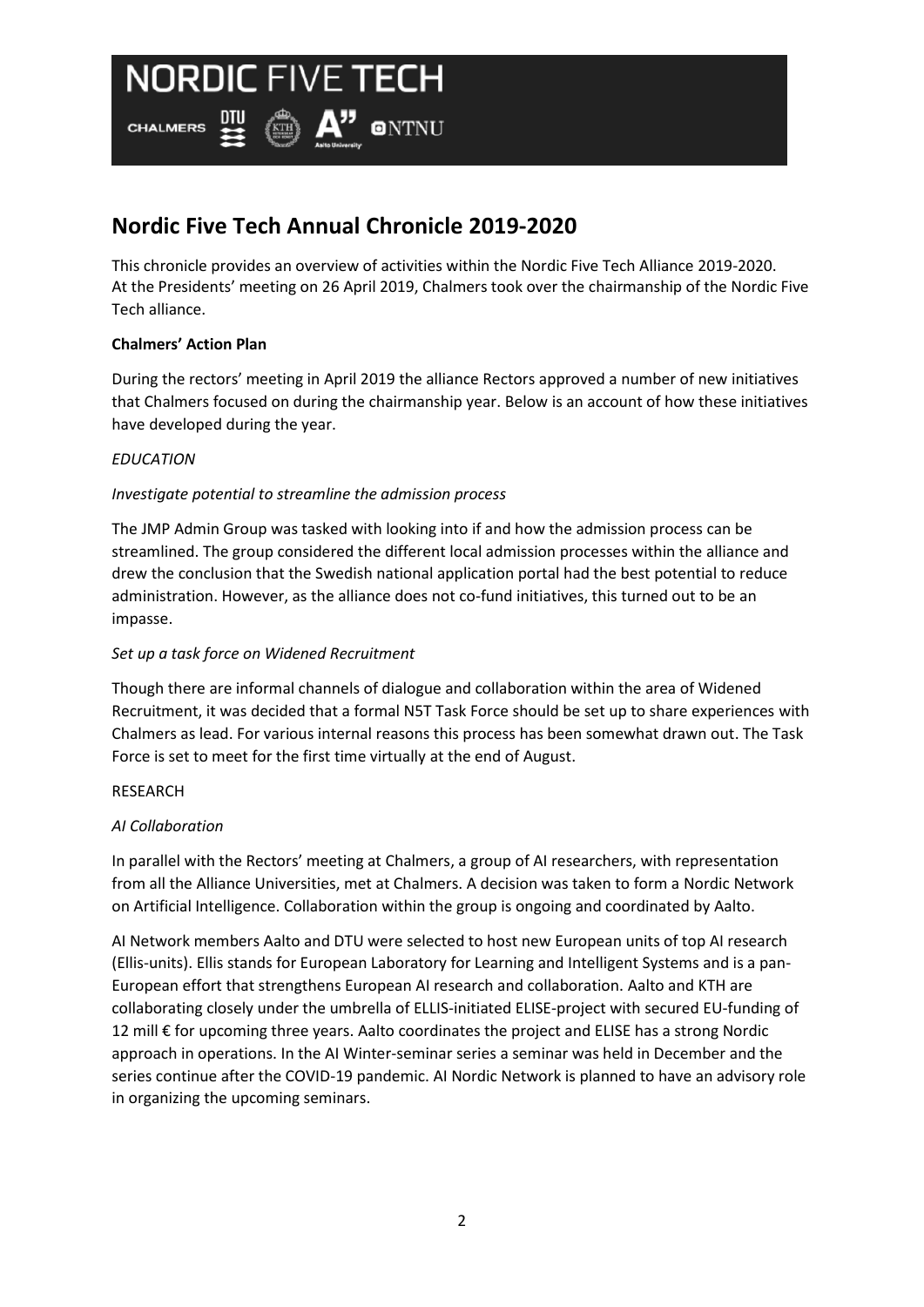$\left(\mathbb{R}\right)$   $\mathsf{A}$  on  $\mathsf{N}\mathsf{N}\mathsf{U}$ **CHALMERS** 

## ORGANIZATION AND COMMUNICATION

# *Calibration of N5T Groups*

Based on the reports collected by Aalto and the decisions made during the Rectors' Meeting at Chalmers, calibrations have been made to the Alliance Groups. This includes discontinuing the CDIO Group and the European Networks Group. It also includes changing the categorization of the PhD admin Group from a working Group to a Network. Virtually all the calibration decisions have been implemented besides the merging of the Continuing Education and Pedagogical Development Group. Neither of the two groups seem to have been particularly active in the last year. As this has not been completed it will have to be continued during NTNU's chairmanship.

## *Streamlining administration at the Executive level*

This has been addressed in various different ways, mainly in terms of adjusting how the Secretariat collaborates. The main achievement has been authoring the terms of reference for the Rectors, Committee and Secretariat, which clearly outlines the roles of the entities. A related change is increasing the number of Committee meetinngs from 2 to 4 per year to mirror the Rectors Group's meeting frequency (3 virtual and one physical meeting). However, other actions of minor detail, but considerable impact on administration have also been achieved.

## *Increasing external visibility*

The Communications Group was tasked with looking into how the alliance can increase external visibility through social media. As the group itself has shifted its focus more towards student recruitment. The group has decided that the best means to promote the JMPs via social media is to use local platforms rather than joint N5T accounts. This methodology is also reflected in the new Communications Plan.

# *Creating a marketing video for the JMPs*

Chalmers was tasked with creating a marketing video, but due to unforeseen circumstances internally, this task has not been accomplished. In lieu of this marketing video Chalmers has produced three interviews with JMP students and made them available within the alliance for marketing purposes. Moreover, N5T profile material has been produced.

## *Investigating how N5T can build upon take-aways from baseline study*

During the year the Communication Plan has been revised so that the emphasis is now on student recruitment. Consequently, the efforts made by the Communications Group have greatly shifted to marketing of the JMPs. Actions related to student recruitment in the last year has included investment in search engine marketing (e.g. Google ads), revised and updated info on websites, production of stickers for N5T to be distributed, making sure admitted students will receive a "Welcome call", production of several testimonials and interviews, etc.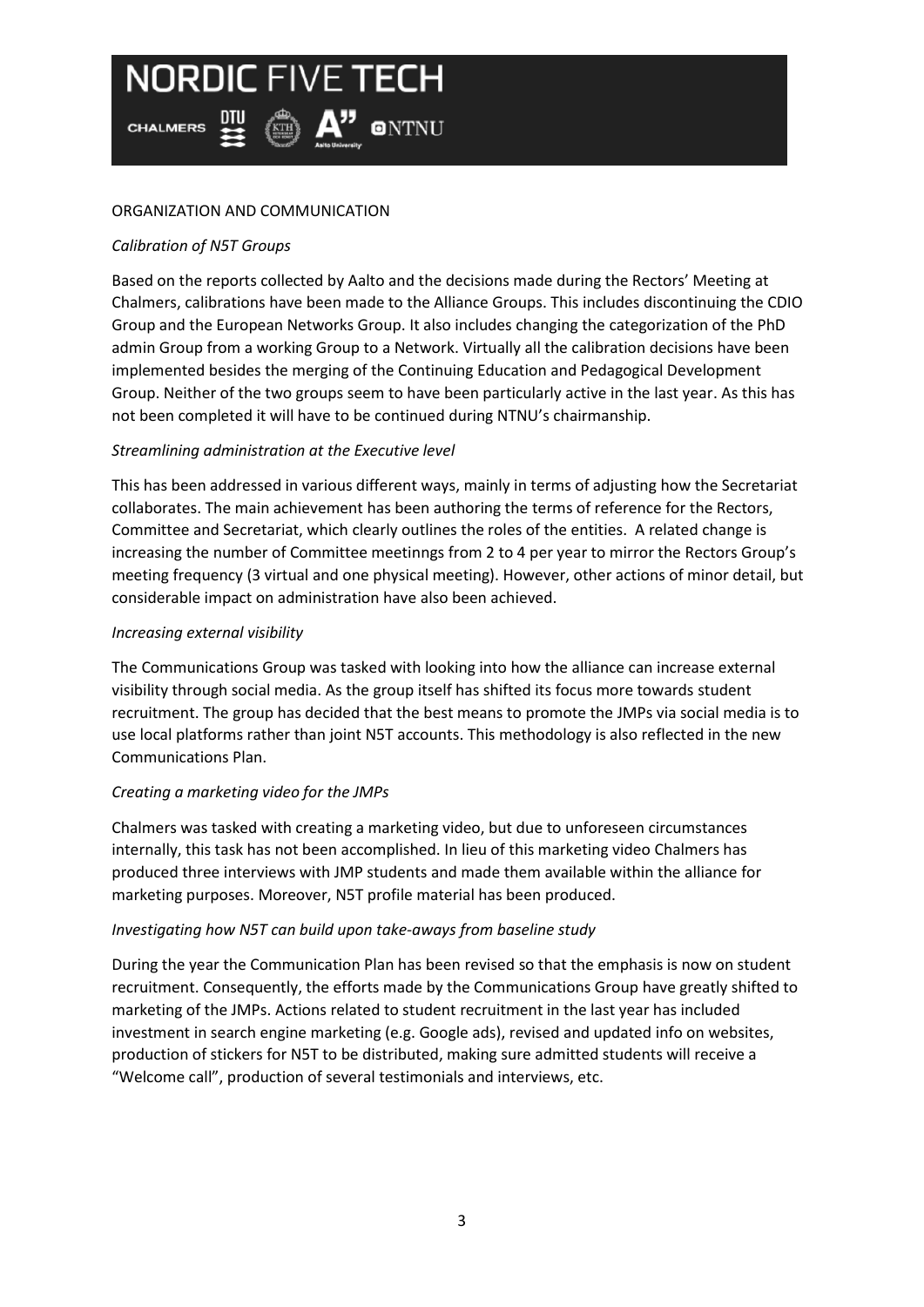$\left(\mathbb{R}\right)$   $\mathsf{A}$ <sup>"</sup> ontnu **CHALMERS** 

## **Initiatives that were taken after the Rectors' Meeting**

# *Admission Days format changed to JMP Consortia Meeting*

Following anecdotal feedback regarding the Admission Days meeting format during Admission Days at Chalmers, it was decided that more structured feedback should be collected from the JMP Consortia. Said feedback turned out to indicate that, whilst the Master's Programme Coordinators appreciated the possibility to meet colleagues, Admission was, in general, carried out before Admission Days. The N5T Committee therefore decided that the format should be changed and shortened. The new format, JMP Consortia Meeting, features a plenary session and a meeting between the respective JMPs to discuss administration of the programmes. However, the admissions meetings for the JMPs have been removed from the programme and the meetings are conducted during one day instead of two. It should however be noted that the JMP Consortia meeting that was to be held at NTNU in March this year was cancelled due to Covid-19.

## *Joint Statement on Horizon Europe*

During the Rectors' Telcon in February it was decided that the alliance should make a joint statement about the need to ringfence the Horizon Europe budget within the Multiannual Framework budget. Chalmers took lead on this initiative and authored a joint statement with help from the Research Funding Group. Once the statement had been approved it was published on the alliance website and the respective alliance University websites. More significantly perhaps, the statement was distributed to national EU parliamentarians (or the equivalent) and relevant ministers.

## *Communication Group's Mandate revised*

Following discussions within the Committee and Secretariat in connection to the need for more coordinated marketing of the Joint Master's Programmes it was decided that the focus of the Communications Group should be shifted. Consequently, in dialogue with the Communications Group, the updated communications plan now heavily emphasizes student recruitment, even though certain communications tasks, such as administrating and updating the N5T website still lies under their purview.

#### **Reports from JMPs**

The following reports have been submitted by the JMP Consortia during May 2020.

#### *Cold Climate Engineering*

The programme conducts student surveys after each semester. According to said surveys, the students are overall satisfied with the program. The programme gave the students more elective courses from 2019 and this has generally been well received well by the students.

The whole fall semester at UNIS, Svalbard in 2020 is cancelled due to the corona virus. This cancellation affects 5 students. Courses will be offered at NTNU instead (according to the consortium agreement) and MSc thesis topics at UNIS are still possible in the spring 2021.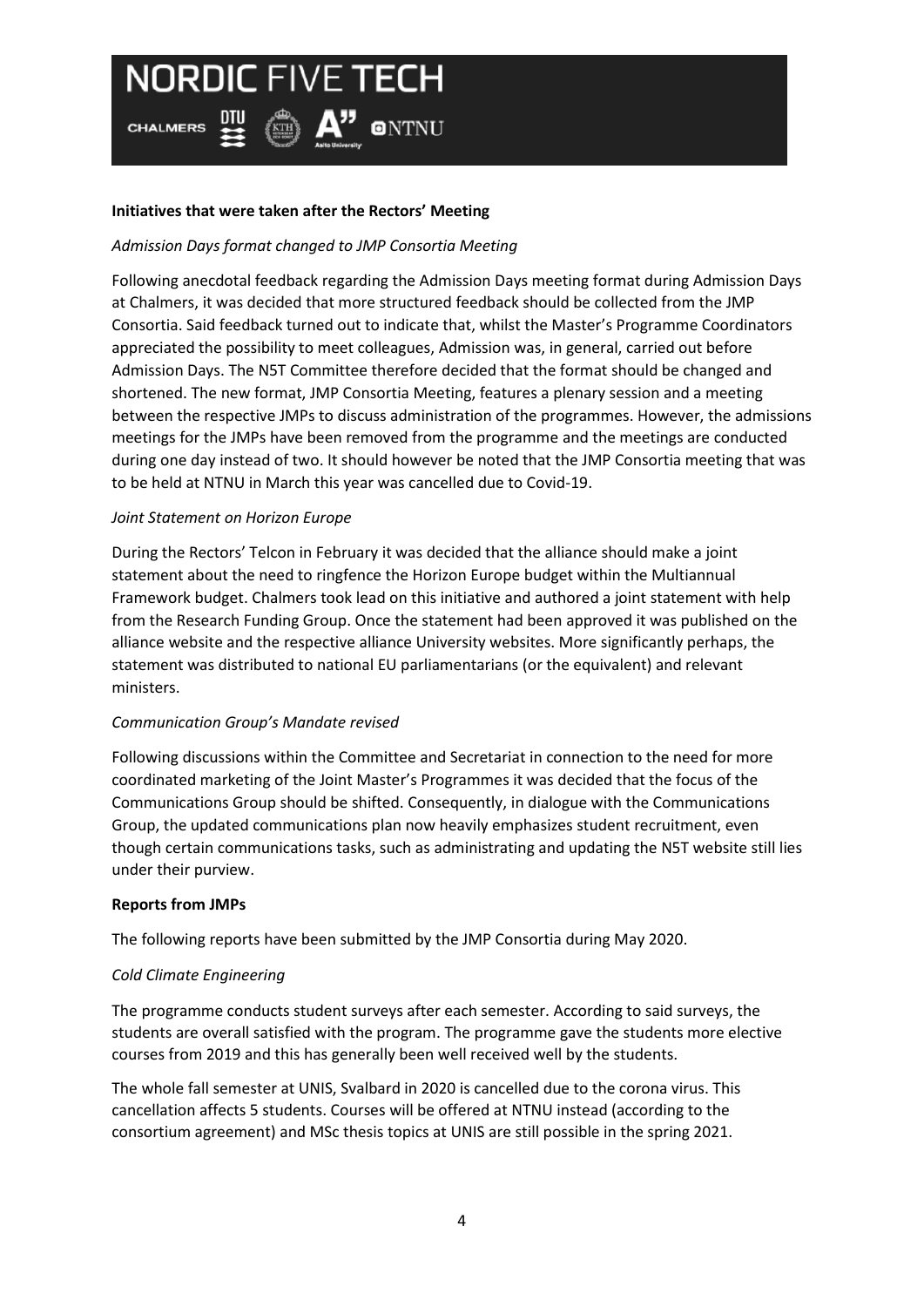$\left(\mathbb{R}\right)$   $\mathsf{A}$ <sup>"</sup> ontnu **CHALMERS** 

The Land track first semester at DTU has from fall 2020 20 ECTS mandatory courses instead of 10 ECTS, as the students found it hard to choose from the course database. They still have 10 ECTS elective courses.

During the social weekend at DTU September 2019 there were 21 participants (18 students and 3 consortium members).

The consortium also has research collaboration and in spring 2020 obtained NordForsk funding for a "Nordic Research Infrastructure Hub on Cold Climate Engineering – COLDHUB for Aalto, DTU, NTNU and UNIS.

There are two joint PhD students on Arctic coastal and marine technology (DTU/NTNU – 2017- 2020). One PhD has submitted (Dennis Monteban) and the other (Hongtao Li) will submit in the autumn 2020. NTNU was at Aalto and carried out work in their Ice basin in August 2019. The work was funded by EU via HYDRALAB+: *Transnational Access to the major and unique experimental hydraulic and hydrodynamic facilities*.

# *Environmental Engineering*

All students have, to a varying extent, been affected by the corona crisis. Many have had courses cancelled which potentially can end up causing problems with the transfer between universities. The programme is currently working on ensuring that as many of the students as possible fulfill their 60 ECTS at the first year university. A single student had to terminate her lab-based MSc project and fly home to her home country when the crisis started. This was solved by formulating a new modelling based project with a new supervisor team from Aalto and DTU, which allows her to work from home during the entire project if needed.

In terms of next year's new students the virus is expected to have some effect on how many actually shows up. A single accepted student from Germany has so far given notice that he will not be able to finish his Bsc in time due to the Corona situation and therefore cannot start as planned. Many of the applicants might be in doubt whether it is wise to start on an education that requires them to move between countries twice in two years. It should be considered to send a message to the all N5T students that they will be offered a place for the second year of study at the first year university if the Corona situation escalates later on and prevents them from shifting university.

The work with making an advertisement movie for the Nordic Master in Env. Eng. together with DTU AFR had begun when the crisis effectively emptied the campus. This work will be re-initiated next semester when campus-life is back to normal.

The bi-annual pizza events at DTU continue, even though one had to be cancelled due to the virus. The event that was held had a good turn-up and the students as the previous year's stayed longer than the Head of Studies, which indicates that the social aspect of the events are working as intended.

In terms of new research collaborations (besides the ones based on the joint MSc projects) Aalto and DTU Env are partners in the H2020 application: "A Modeling approach to evaluate Multi-Barriers strategies wrt CEC and pathogens for a safe water reuse".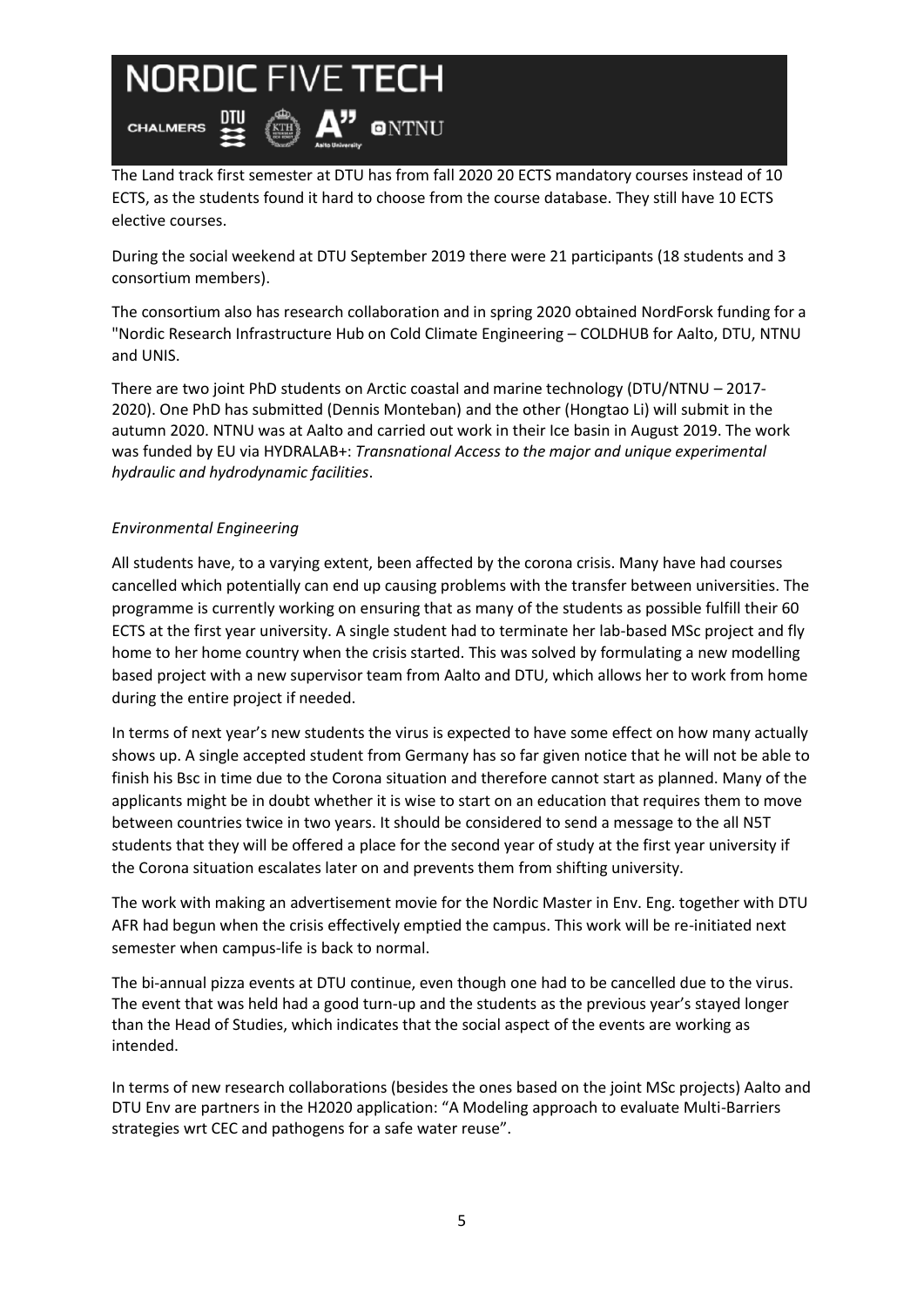$\left(\mathbb{R}\right)$   $\mathsf{A}$ <sup>"</sup> ontnu

*Innovative Sustainable Energy Engineering*

**CHALMERS** 

The webpage for the program has been updated: [https://www.ntnu.edu/studies/msisee.](https://www.ntnu.edu/studies/msisee) Each study track has gotten a "research project/master thesis" toggler. This is to give some ideas of the different topics and possible supervisors from each university for the master projects. For example at the bottom of the page for Energy Systems[: https://www.ntnu.edu/studies/msisee/energy](https://www.ntnu.edu/studies/msisee/energy-systems)[systems](https://www.ntnu.edu/studies/msisee/energy-systems) 

There was a survey conducted amongst the students after the Winter School at NTNU. The students stated that they appreciated the winter school and said it was important part of the master program. The board would like to discuss the possibility of change the name of the study track "Heat and Power". The name might be a bit out of date and misleading, and therefore not attracting prospective applicants. It will be on the agenda for the board meeting October 2020.

ISEE have a Winter School each year, that gathers all the students, across study tracks as well as the board members. Aalto is set to host the event in January 2021. The students have given good feedback about the winter school and we intend to continue with the event. It makes the master's program special, compared to the local master programs. In 2020, the winter school was hosted by NTNU. 23 students and 5 board members attended, and the budget was approximately 200 000NOK

The board had a meeting with all the students the first day. The students were given the opportunity to express themselves about the master program and suggested changes. The student felt included and heard. This is something that we think should become a tradition during the winter school.

NTNU had a get-together lunch for all the N5T students attending NTNU, at the beginning of the semester (Fall 2019). All the students got an opportunity to meet fellow students and academic staff. The students gave good feedback about the event. Approximately 25 students and academic staff attended. All ISEE students at NTNU were gathered in November for a small lunch with the head of the program (Marisa) and the program coordinator (Maren). 5 students and 2 employees.

#### *Nordic Master in Maritime Engineering*

In June 2019 KTH announced its withdrawal from the programme. All students from the 2019 intake and earlier conducting studies at KTH will be allowed to complete their studies, but none of the students from the 2020 intake will go to KTH. As a consequence the Small Craft study track is no longer offered.

Only minor adjustments have been made to the programme. The informal surveys and feedback from students confirm the previous more systematic surveys that the students are in general satisfied with the programme.

The joint activity 2019 consisted of a social weekend during which all students met for two days. In 2019 this activity was hosted by KTH and featured a presentation of NMME, technical presentations and visits to laboratories, topped off with dinner at M/S Segenkronan. A small competition was arranged between the students concerning the stability problems of the Wasa and how they could have been solved. 23 students, the programme coordinator and local coordinator participated. All in all the Social events are very appreciated by the students.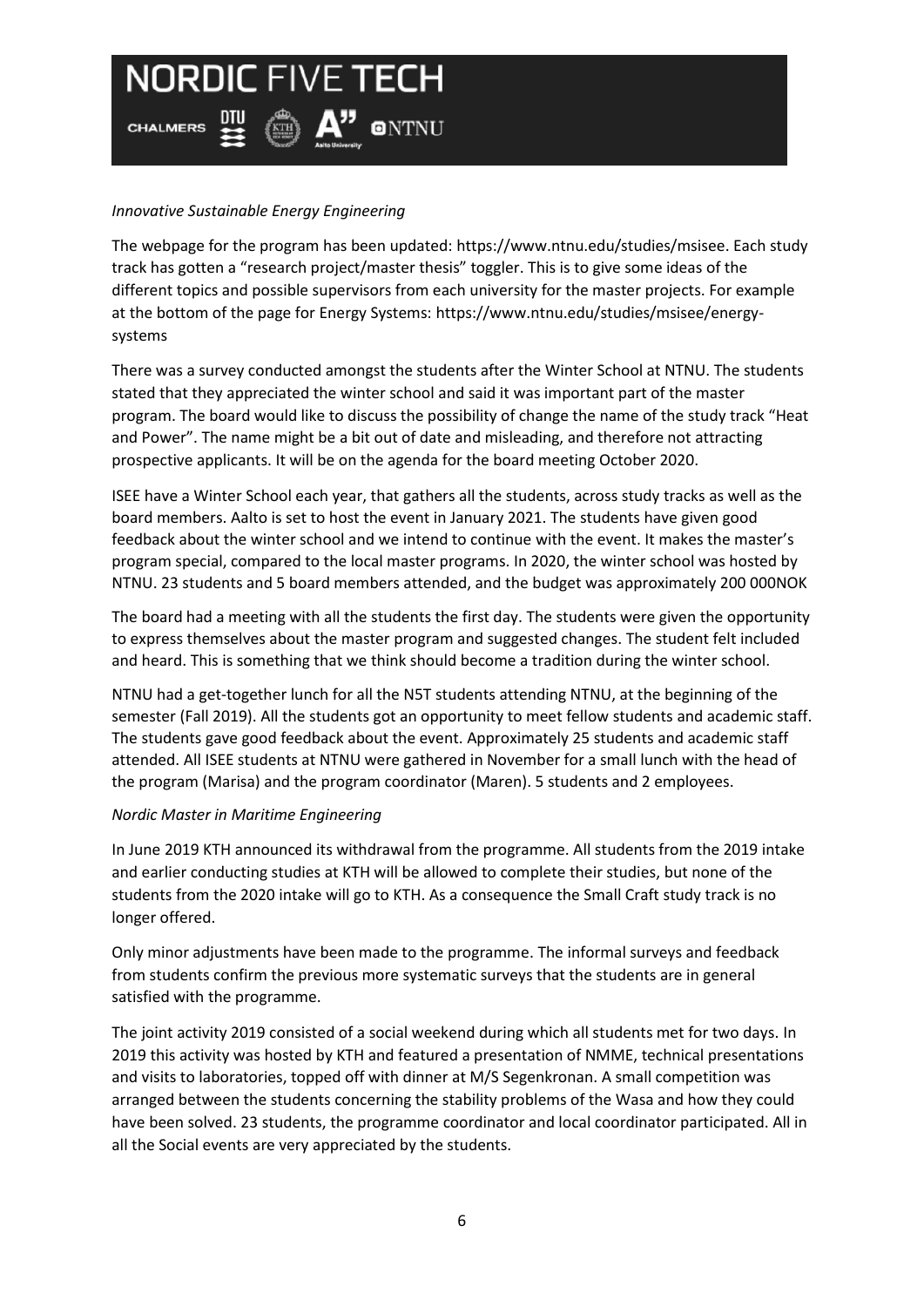$\binom{m}{11}$   $\mathbf{A}^{\prime\prime}$  on thu

四

In the coming year the programme plans to run a common course for all students. Said common course will require changes in the curricula for all tracks.

### *Polymer Technology*

**CHALMERS** 

No changes have been made to the programme learning outcomes. Updates in the course lists have been made at NTNU, DTU and Aalto along with the appropriate evaluation and identification of overlapping course content between the first/second year universities. Course evaluations and program content evaluations are performed at the respective universities, showing good quality. As the number of students within the programme is small, individual discussions with the students have been considered more appropriate than paper-based surveys. In general, the students are satisfied or very satisfied with the programme and its contents. Issues connected to practical concerns, such as residence permits and living arrangements, remain an issue.

A trip to Aalto in Finland is planned for the autumn. Details will be discussed once it is confirmed that a trip can take place.

| Name of group                               | Nr of meetings<br>between 1 Jan 2019<br>and 1 March 2020                                                                                     | Main achievements from 1 Jan 2019 until 1 March 2020                                                                                                                                                                                                                                          |
|---------------------------------------------|----------------------------------------------------------------------------------------------------------------------------------------------|-----------------------------------------------------------------------------------------------------------------------------------------------------------------------------------------------------------------------------------------------------------------------------------------------|
| <b>Research</b><br>Infrastructure           | 7 (6 on telephone, 1<br>lunch-lunch)                                                                                                         | The group has produced and submitted a final report<br>with a separate RI catalogue. With this report the group<br>considers it's mission to be accomplished, and asked the<br>committee to send our recommendations (see report) on<br>further actions to the Presidents of N5T.             |
| Peer evaluation and<br>quality assurance    | 2 meetings<br>(the meetings have<br>been on hold since<br>summer 2019 as<br>there has not been<br>assigned members<br>from all universities) | Sharing best practices on QA<br>Activities planned for 2019 but that have been on-hold:<br>Designing peer-evaluation methodology and processes<br>Peer evaluations<br>Note: since reporting, the group now has representatives<br>from all Universities, allowing for a reboot of activities. |
| <b>PhD Administrative</b><br><b>Network</b> | $\mathbf{1}$                                                                                                                                 | Input has been given to the N5T Committee on the<br>group's mandate. Group has been turned into a network.<br>Shared experiences on:<br>Joint PhD education<br>Integration of sustainability and equality in PhD<br>education                                                                 |

## **Reports from Nordic Five Tech Groups**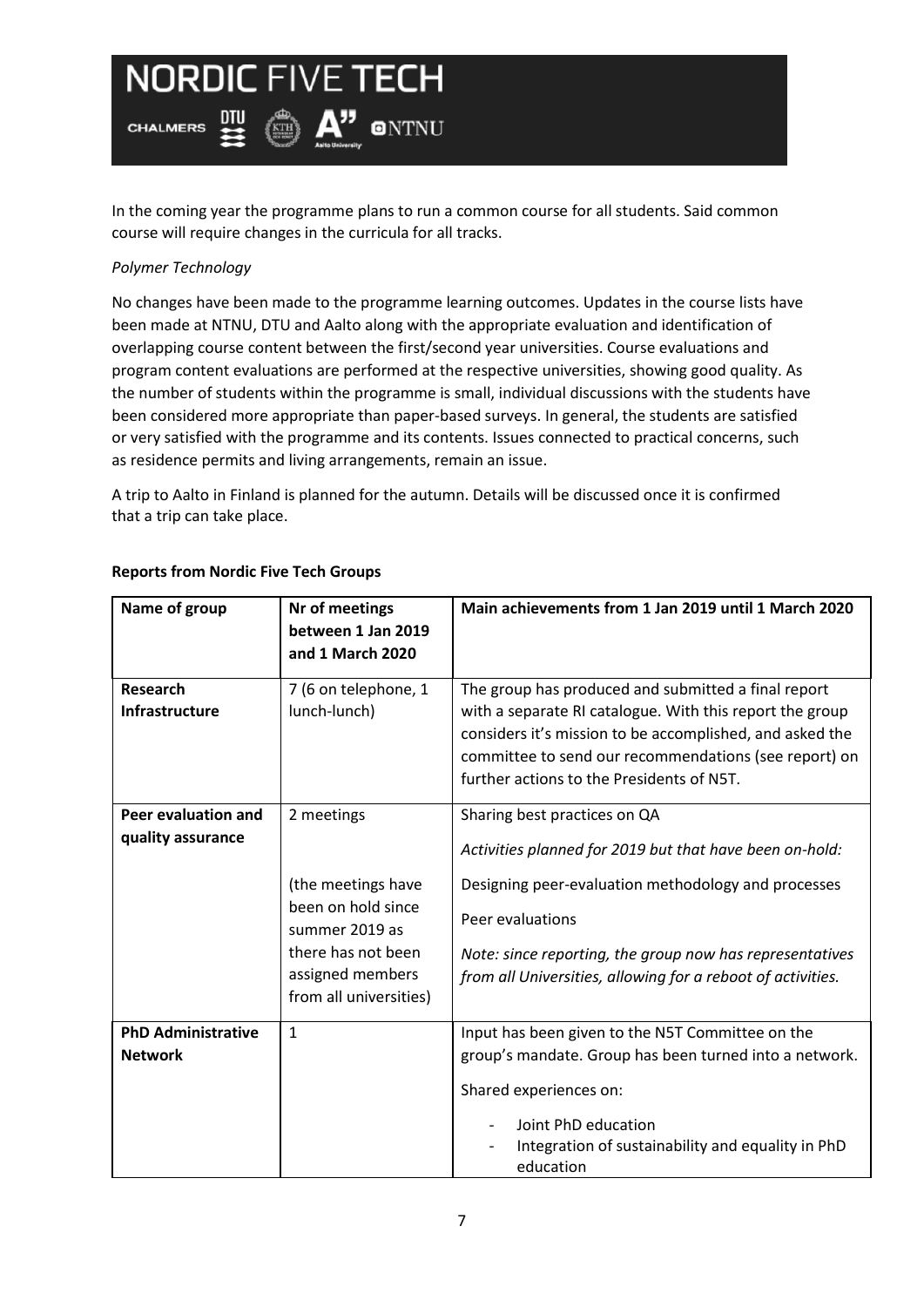

|                                              |                                                                                                                | Network also used for sharing information and helping<br>colleagues finding relevant contacts within N5T (not<br>necessarily regarding PhD education).                                                                                                                                                                                                                                              |
|----------------------------------------------|----------------------------------------------------------------------------------------------------------------|-----------------------------------------------------------------------------------------------------------------------------------------------------------------------------------------------------------------------------------------------------------------------------------------------------------------------------------------------------------------------------------------------------|
| <b>Communications</b><br>Group               | 2 physical, 3 digital<br>meetings                                                                              | Our focus for this year has been on student recruitment,<br>mainly through all of our respective websites and our<br>social media accounts. Here is a summary of activities<br>achieved:                                                                                                                                                                                                            |
|                                              |                                                                                                                | - Inclusion in newsletters to prospective students,                                                                                                                                                                                                                                                                                                                                                 |
|                                              |                                                                                                                | - Investment in Search engine marketing - Google ads,                                                                                                                                                                                                                                                                                                                                               |
|                                              |                                                                                                                | -Revised and updated info on websites,                                                                                                                                                                                                                                                                                                                                                              |
|                                              |                                                                                                                | -Production of stickers for N5T to be distributed,                                                                                                                                                                                                                                                                                                                                                  |
|                                              |                                                                                                                | -Making sure admitted students will receive a "Welcome<br>call".                                                                                                                                                                                                                                                                                                                                    |
|                                              |                                                                                                                | -Production of several testimonials and interviews to use<br>in different digital placements.                                                                                                                                                                                                                                                                                                       |
|                                              |                                                                                                                | -Taking part of digital platforms and physical events,<br>promoting the different programs within N5T.                                                                                                                                                                                                                                                                                              |
| Nordic network on<br>artificial intelligence | $\mathbf{1}$                                                                                                   | - Agreement about common cooperation.<br>- Initiation of Nordic network for artificial<br>intelligence initiative<br>Submission of EU Excellence centre proposal                                                                                                                                                                                                                                    |
| <b>E-learning task force</b>                 |                                                                                                                | No activities have been conducted during the period<br>In the report from March 6 <sup>th</sup> 2019, the chair noted that<br>extensive local duties could be a challenge for task force<br>action, which appears to be case. Merging group with<br>pedagogical development seems like a good idea.                                                                                                 |
| <b>Research Funding</b>                      | 3 IRL meetings (1<br>working meeting, 1<br>participation in<br>Admission Days, 1<br>workshop)<br>16 skype/zoom | The WG had strategic discussions with Nordforsk in<br>connection with the Admission Days in 2019.<br>The WG developed and held a valued, high quality<br>training event on Horizon 2020 collaborative project<br>proposal for N5T researchers in Brussels. In addition to<br>the actual training, this lead to increased awareness and<br>visibility of N5T activities among researchers and was an |
|                                              | meetings (regular<br>alignment recurring<br>roughly on a monthly<br>basis (with exception<br>of the summer     | effective use of in-house resources.<br>Joint efforts in facilitating research collaboration (e.g.<br>resulting in researchers' initiative to work with joint<br>Climate-KIC proposal)                                                                                                                                                                                                              |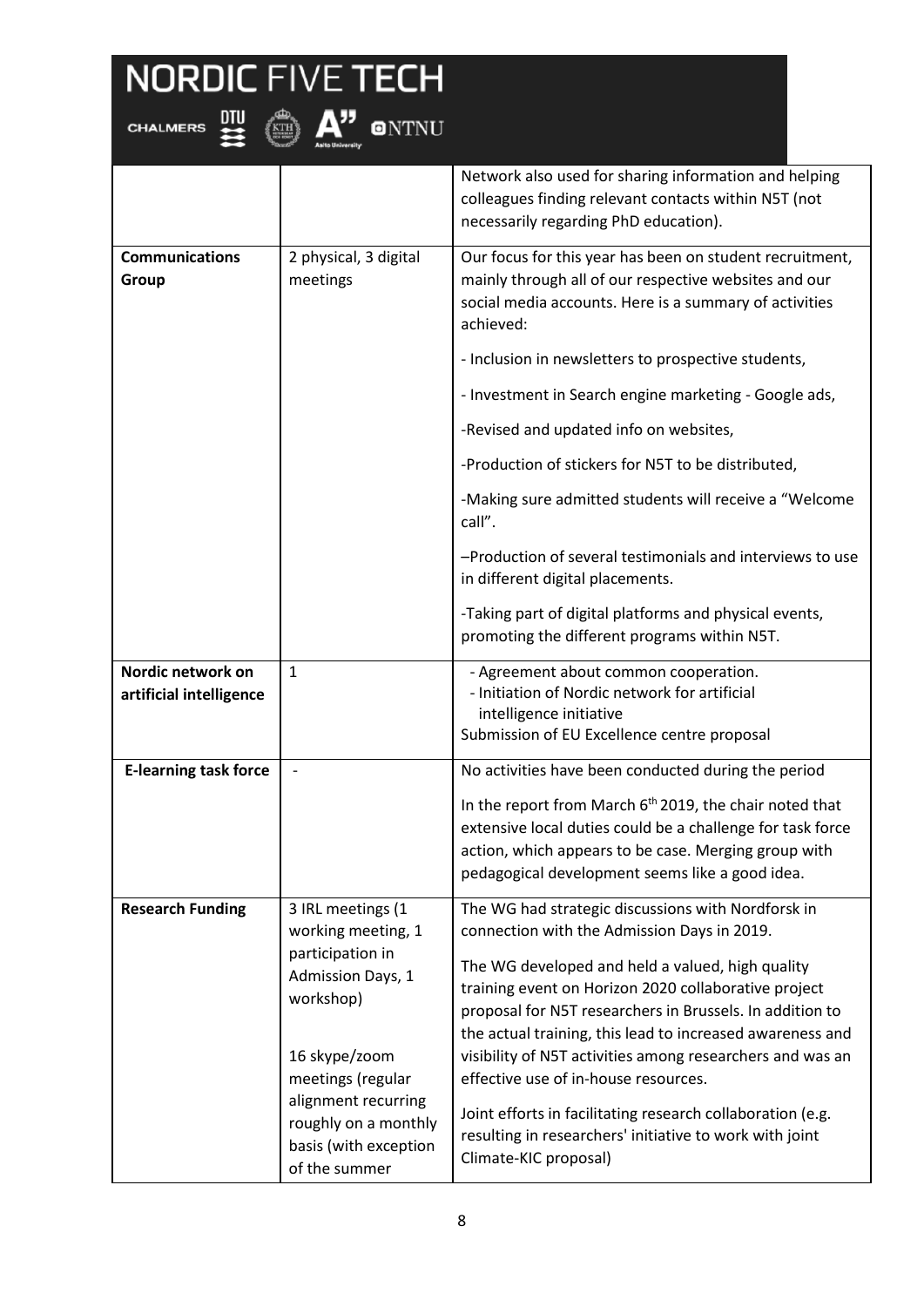**CHALMERS** 

 $\sum_{\text{KTH}}$   $\mathbf{A}^{\prime\prime}$ 

**ONTNU** 

months), specific planning meetings in connection to activities) 4 bilateral meetings: NTNU-secondment to DTU; Aalto to DTU; DTU to Aalto; KTH to Chalmers The WG's mapping activities during 2018 enabled the WG to link – upon specific request – researchers from different universities in connection with relevant calls in 2019 (Horizon 2020, Nordforsk) and for recruiting candidates for the evaluation committee of the Stockholm MedTechLab's call for research funding. The WG took various opportunities to build on competencies of its members, e.g., MSCA-IF training at DTU with experts from Aalto and MSCA-ITN training at Aalto with experts from DTU, gender perspective seminar at Chalmers by KTH representative, input from the WG to the N5T statement on the importance of Horizon Europe funding. - These activities allowed for concrete sharing of experience and best practice in pre-award research support. - The mandate for the WG will need to be renewed by the end of 2020. **Entrepreneurship Education** Two meetings. One held at Aalto University and one at Chalmers. We put together a proposition for how we would like to collaborate more and what we would gain from that (appended). Unfortunately, not all the Universities could provide the funding needed for this to be executed. DTU has launched their Master Program in Entrepreneurship which all participating universities have been part of developing (with Chalmers School of Entrepreneurship as the role model). **Industry Relations Group** 4 group meetings: Feb 11<sup>th</sup>, Chalmers June 19<sup>th</sup>, Helsinki (UIIN conf) Sep 6<sup>th</sup>, Skype Oct 29<sup>th</sup>, DTU Arranged workshop on Strategic Partnerships at DTU Oct 29<sup>th</sup>. In total 28 participants from all 5 N5T universities participated. Focus on knowledge sharing and networking between N5T staff. Each N5T university shared posters on industry collaboration. Highly appreciated by participants. In the group we find the opportunity to meet regularly for knowledge sharing and benchmarking very useful,

1 workshop: Oct 29<sup>th</sup>, DTU and intend to continue meeting on a regular basis. The workshop on Strategic Partnerships at DTU was a successful method to engage and develop operational staff at all N5T universities. We intend to propose similar workshops on relevant themes, to continue building professionality in how we work with external partners in private and public sector.